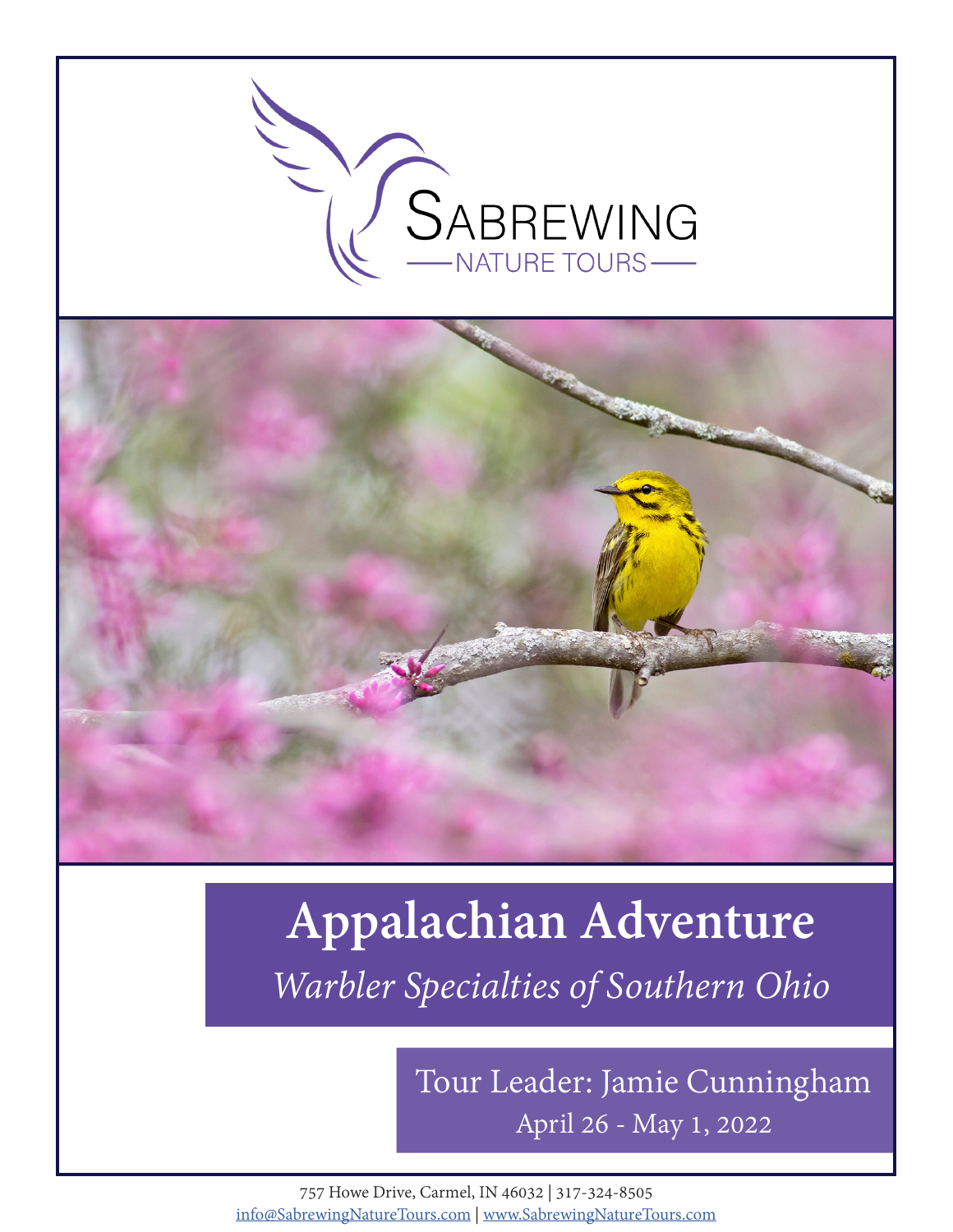Southern Ohio's lush rolling hills host a great number of breeding songbirds and there is no better time to visit than when the valleys are in bloom and warblers are singing in their stunning breeding plumage. This trip will focus on capturing stunning images of up to a dozen warbler species that reside here. We will target such gems as Cerulean, Blue-winged, Prairie, Black-and-white, Hooded, Kentucky, and Worm-eating Warblers. Along with the great variation on warblers we will have a chance to photograph several types of vireos and a variety of other songbirds. In the afternoons we will go over some post processing tips and tricks as we sort through the morning's images. Our lodging will be simple but comfortable and put us right near the action, so we spend our time shooting, not driving. Expect top notch photo ops on this fun and all-inclusive itinerary!

#### **General Overview**

The leader will work extremely hard to get you into the right position to make the best images possible. We will photograph a variety of species each day and work in the best light to take your images to the next level. Prior to the trip you will be sent a packing checklist, so you are able to anticipate how to dress for the sometimes-unpredictable spring weather. During the tour you will learn how to get the correct exposure and be mindful of your backgrounds, perches, and how to capture the best body angle of the bird. We will also spend some time learning about post-processing and the techniques used to enhance your images.

We could encounter more than a dozen warbler species on this trip! Likely warbler species include Kentucky, Cerulean, Prairie, Pine, Black-throated Green, Blue-winged, Prothonotary, Worm-eating, and Hooded Warblers, American Redstart, Northern Parula, Louisiana Waterthrush, and Ovenbird. There are many species that call Southern Ohio their home and along with warblers will be see several species of vireos, orioles, sparrows, tanagers and more!

Do communicate any specific techniques you would like to learn. No species can be guaranteed but we will do our best to locate the target species through extensive exploration of the area and knowledge of appropriate habitat. Every effort will be made to ensure each participant comes away with many memorable images.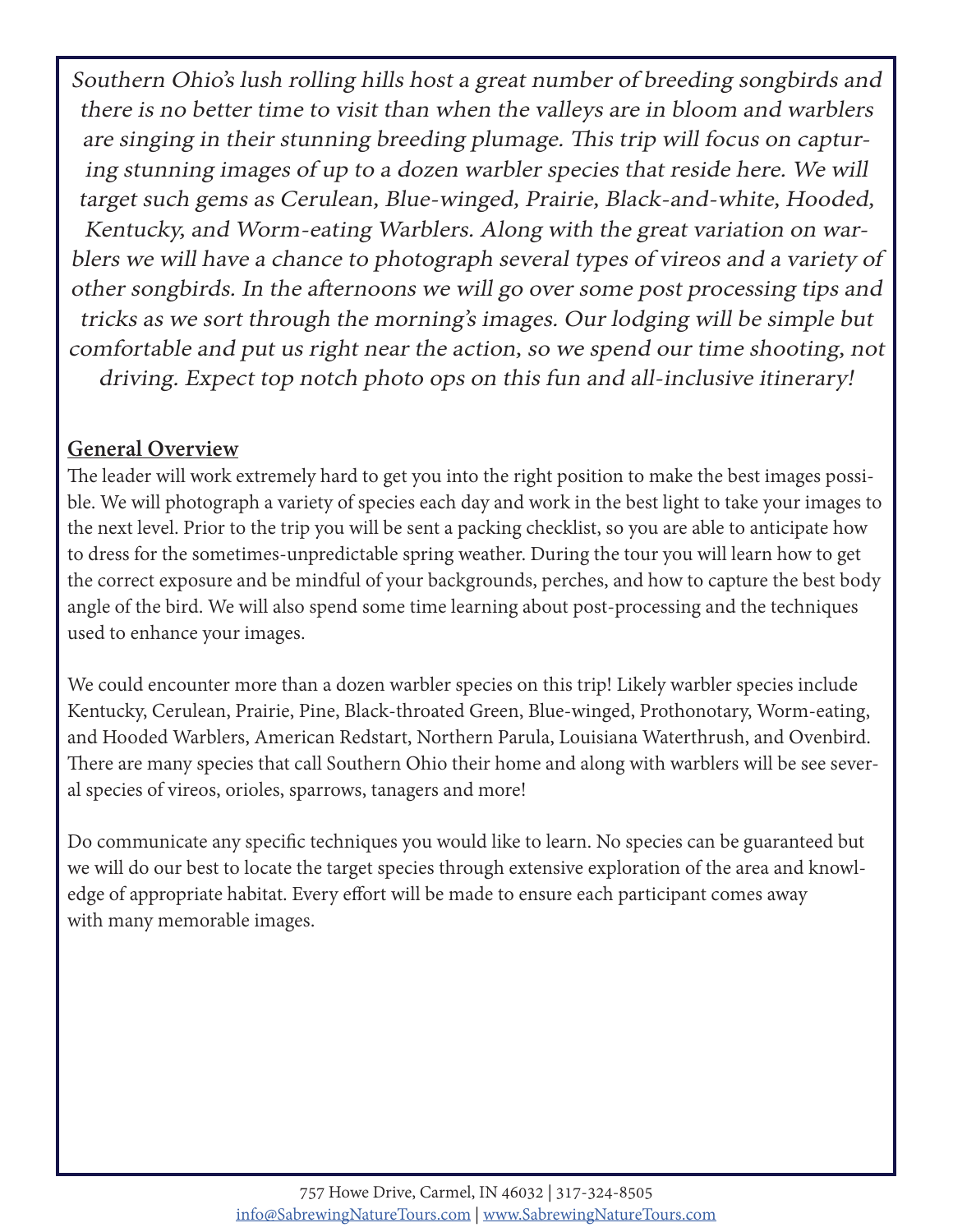#### **Equipment**

Bring your longest telephoto lens and matching teleconverters as well as a tripod for this tour. A flash kit including speed light, bracket, off-shoe cord, Better Beamer, and external battery pack will help you get the most from this trip as we will be learning to use fill flash to enhance our images. Bring a macro lens (or extension tubes) for the flowers and a shorter lens will come in handy for documenting our trip.

#### **Environment**

While the calendar says May, participants will still want to plan for some chilly weather. Early mornings can be quite cool while afternoons can warm dramatically. A misty all-day rain can be wonderful for photography but will quickly chill you to the bone without a waterproof outer layer (consider a rain cover for your lens as well). Light hiking boots will suffice for footwear. This is tick and mosquito country. You may wish to wear long sleeves, gloves, and a head net to protect exposed skin from biting mosquitoes. Deet is a well-known mosquito repellent but the chemical contents can melt the plastic parts of your gear. Products with the active ingredient Picardin work just as well without destroying your expensive gear. We recommend tucking pant legs and shirt tails while treating clothing with permethrin as your best defense against ticks.

#### **Physical Activity**

Activity levels for this trip are not strenuous but some light off trail hiking for short distances can be expected. The majority of our photography will be done from along lightly traveled roads or adjacent pull offs and parking areas.

## **Daily Schedule**

Each morning we will leave the hotel quite early and grab a quick bite of breakfast arriving at our photo locations at or near sunrise. This will allow us to take advantage of the birds' most active time of day and the best light. A leisurely lunch will provide a needed break to refuel and recharge. On full sun days lunch will be a little earlier while on overcast days we will extend our morning session longer. In the afternoons we will head back out to new locations and work on making more images. Dinner may not be until late but snacks and water in the vehicle will keep us going. Over dinner we will discuss the day's events and plan for the following morning. If the forecast is for heavy overcast or hard rain we may decide on a later start and have a more leisurely breakfast. In the event of an all day downpour we will discuss and demonstrate image editing or share a slide program.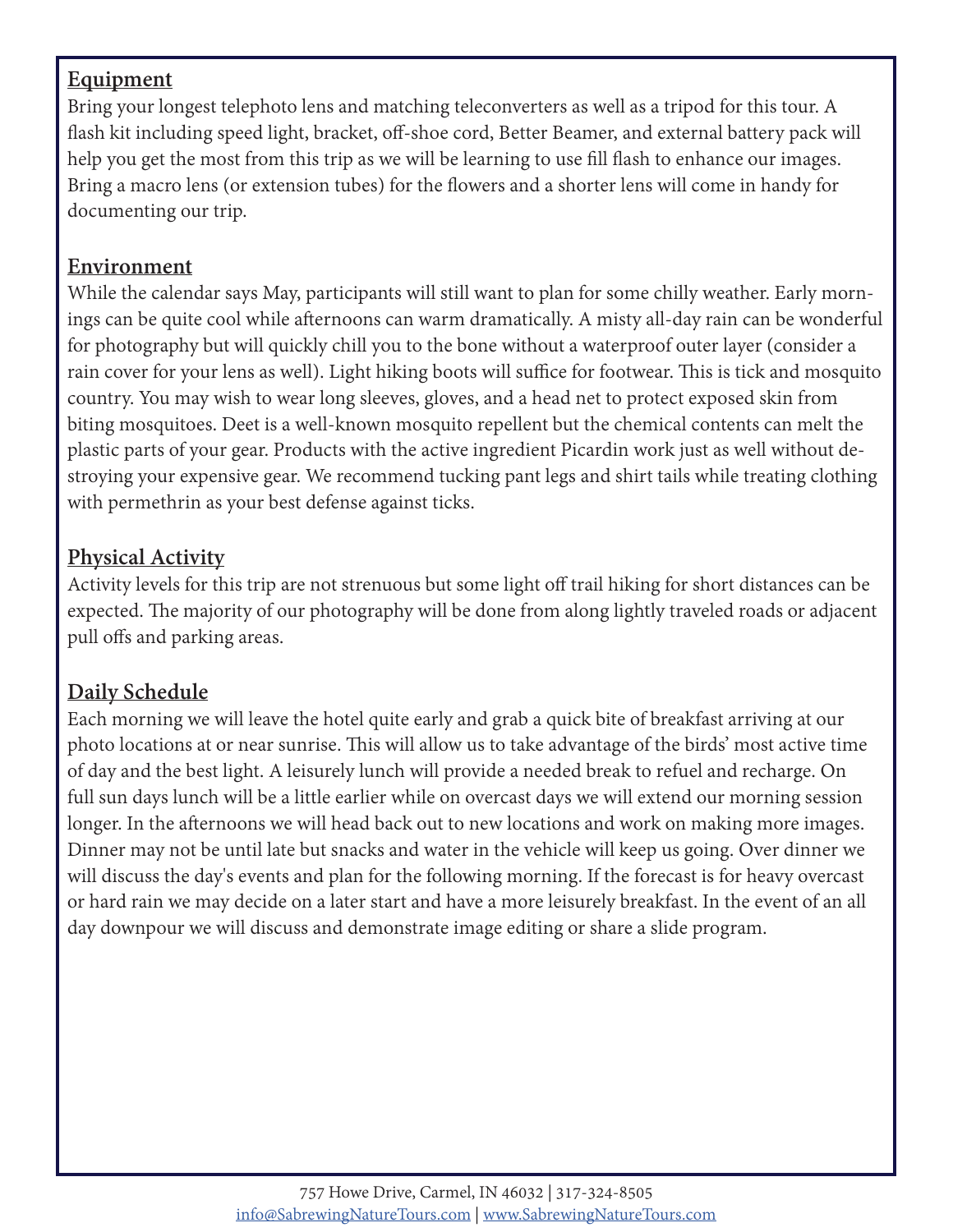## Likely Species on this trip:









American Redstart Black-and-White Warbler Black-throated Green Blue-winged Warbler Cerulean Warbler Common Yellowthroat Hooded Warbler Kentucky Warbler Louisiana Waterthrush Northern Parula Ovenbird Pine warbler Prairie Warbler Prothonotary Warbler Worm-eating Warbler Yellow-throated Warbler Yellow-breasted Chat Blue-headed Vireo White-eyed Vireo Red-eyed Vireo Summer Tanager Scarlet Tanager